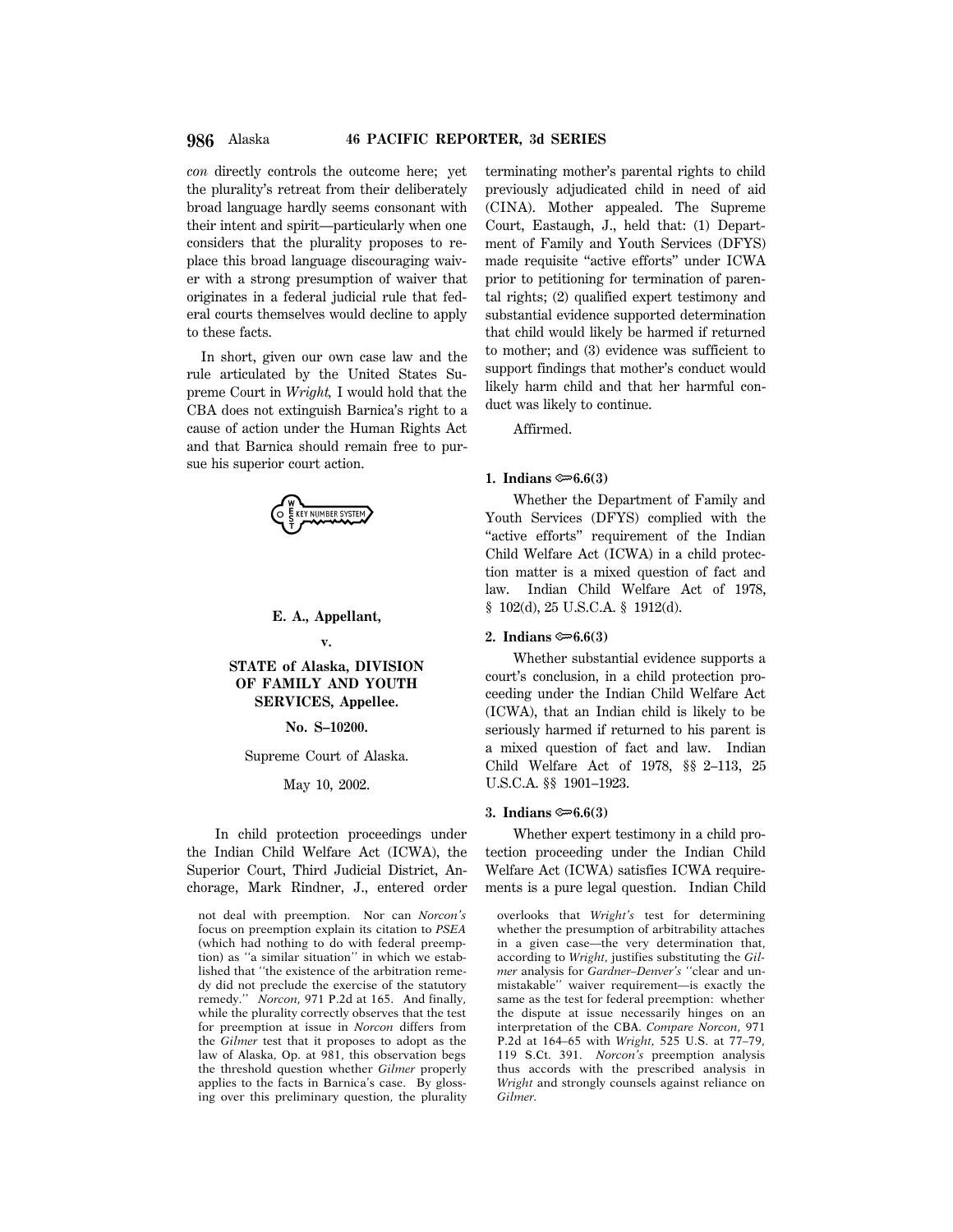Welfare Act of 1978, §§ 2–113, 25 U.S.C.A. §§ 1901–1923. **8. Indians**  $\approx 6.6(1)$ 

# **4. Indians**  $\approx 6.6(3)$

Supreme Court reviews the trial court's factual findings in a child protection proceeding under the Indian Child Welfare Act (ICWA) under the clearly erroneous standard, and its legal conclusions de novo.

### **5.** Indians  $\approx 6.6(1, 3)$

Pursuant to the Indian Child Welfare Act (ICWA), prior to terminating parental rights to a Native child, the state must prove by a preponderance of the evidence that it made active, but unsuccessful, efforts to provide remedial services and rehabilitative programs designed to prevent the breakup of the family. Indian Child Welfare Act of 1978, § 102(d), 25 U.S.C.A. § 1912(d).

# **6.** Indians  $\approx 6.6(1)$

Department of Family and Youth Services (DFYS) made requisite ''active efforts'' under Indian Child Welfare Act (ICWA) prior to petitioning for termination of mother's parental rights, despite its stipulated failure to make active remedial efforts for part of one year and to obtain updated psychological evaluation of mother, where third psychological evaluation would have been of marginal value, mother's failure to address substance abuse issues strongly indicated that she was not interested in or capable of taking advantage of services, DFYS made extensive remedial efforts before and after hiatus, and mother's evasive, combative conduct rendered provision of services practically impossible. Indian Child Welfare Act of 1978, § 102(d), 25 U.S.C.A. § 1912(d).

### **7.** Indians  $\approx 6.6(1)$

Where efforts have been made to address a parent's substance abuse problem, the parent has made no effort to change, and parental rights have already been terminated as to one or more children as a result, the superior court may consider the degree of the state's efforts to prevent the breakup of the entire family in assessing whether that effort was sufficient under the Indian Child Welfare Act (ICWA). Indian Child Welfare Act of 1978, § 102(d), 25 U.S.C.A. § 1912(d).

Prior to terminating parental rights in a child protection proceeding under the Indian Child Welfare Act (ICWA), the state must prove beyond a reasonable doubt that the child is likely to suffer serious emotional or physical damage if placed with the parent. Indian Child Welfare Act of 1978, § 102(f), 25 U.S.C.A. § 1912(f).

# **9.** Indians  $\approx 6.6(3)$

In a child protection proceeding under the Indian Child Welfare Act (ICWA), proof that the child is likely to suffer serious emotional or physical damage if placed with the parent must include qualified expert testimony based upon the particular facts and issues of the case. Indian Child Welfare Act of 1978, § 102(f), 25 U.S.C.A. § 1912(f).

# **10. Indians**  $\mathfrak{S}$ **6.6(3)**

Qualified expert testimony in child protection proceeding under Indian Child Welfare Act (ICWA), in combination with substantial evidence in record, supported determination that subject child would likely be harmed if returned to his mother, despite experts' failure to evaluate or interview mother prior to trial; both testifying experts, child's therapist and a clinical psychologist, had substantial contact with child and spoke to specifics of child's aberrant behavior, its connection to his traumatic relationship with his mother, and likelihood of its recurrence should child be returned to his mother. Indian Child Welfare Act of 1978, § 102(f), 25 U.S.C.A. § 1912(f).

### **11. Indians**  $\approx 6.7(3)$

One-year lapse, in child protection proceeding under Indian Child Welfare Act (ICWA), between expert witnesses' formulation of their opinions and their testimony at trial did not render their testimony unreliable or insufficient to support finding that child was likely to suffer serious emotional or physical damage if returned to mother, in absence of any evidence or argument contradicting experts' assessments and in light of intervening events making successful reunification even less unlikely. Indian Child Welfare Act of 1978, § 102(f), 25 U.S.C.A. § 1912(f).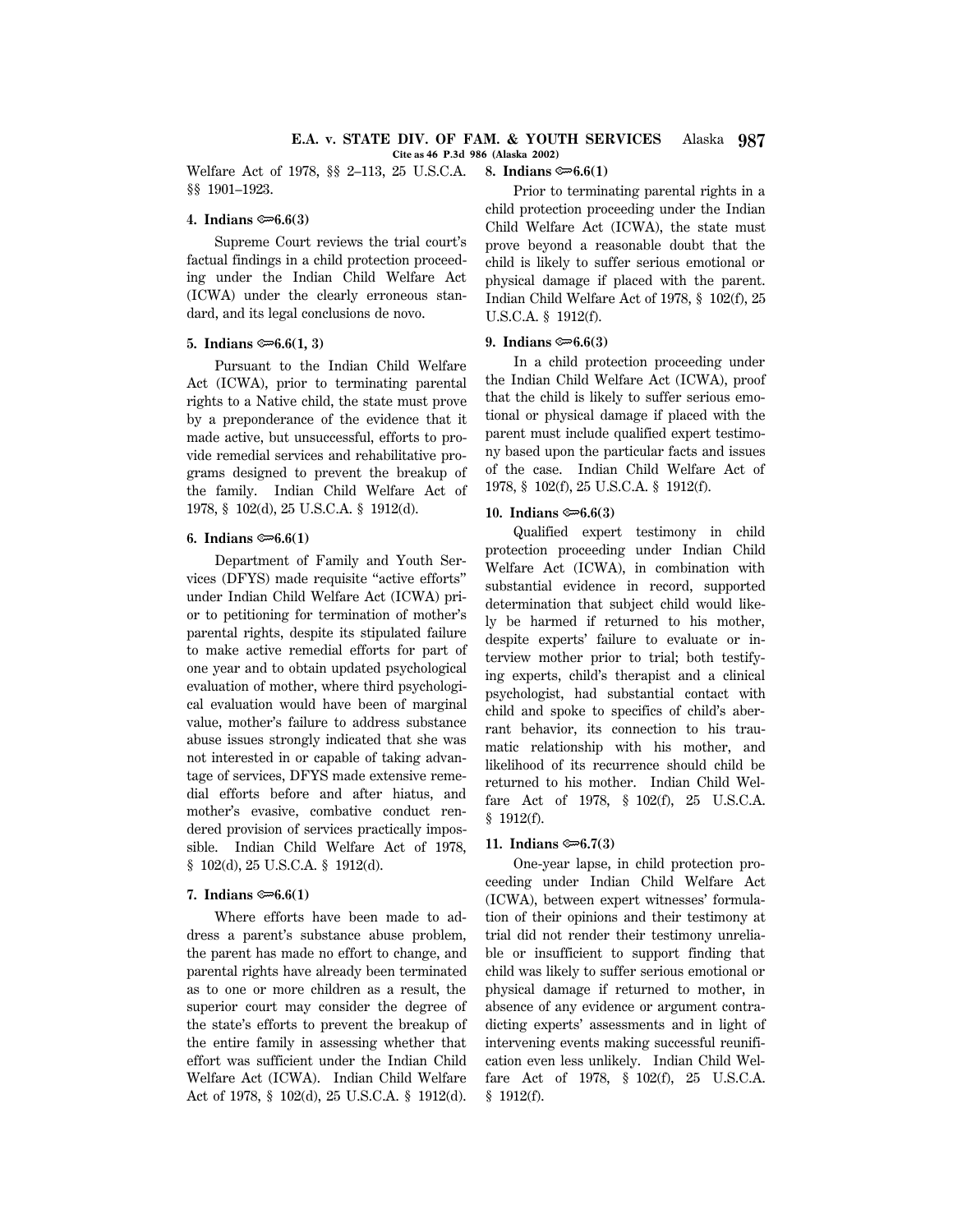### **12. Indians**  $\approx 6.6(3)$

Indian Child Welfare Act (ICWA) does not require that experts' testimony provide the sole basis for the court's conclusion that the subject child is likely to suffer serious emotional or physical damage if placed with the parent; ICWA simply requires that the testimony support that conclusion. Indian Child Welfare Act of 1978, § 102(f), 25 U.S.C.A. § 1912(f).

### **13. Indians**  $\approx 6.6(1)$

In child protection proceedings under the Indian Child Welfare Act (ICWA), to prove that the parent's custody of the subject child would likely cause the child harm, the state must prove both that the parent's conduct is likely to harm the child and that the parent is unlikely to change his or her conduct. Indian Child Welfare Act of 1978, § 102(f), 25 U.S.C.A. § 1912(f).

# **14. Indians ©**6.6(1)

Substantial evidence of mother's chronic, unaddressed substance abuse, of child's fear of returning to mother, and of connection between mother's substance abuse and her poor parenting skills, was sufficient to support findings, in child protection proceeding under Indian Child Welfare Act (ICWA), that mother's conduct would likely harm child and that her harmful conduct was likely to continue; child and his older siblings were adjudicated children in need of aid (CINA) due in part to their parents' substance abuse, mother had received professional help for substance abuse for over a decade without success, and mother could not address parenting issues without achieving lasting sobriety. Indian Child Welfare Act of 1978, § 102(f), 25 U.S.C.A. § 1912(f).

Kathleen A. Murphy, Assistant Public Defender, and Barbara K. Brink, Public Defender, Anchorage, for Appellant.

Michael G. Hotchkin, Assistant Attorney General, Anchorage, and Bruce M. Botelho, Attorney General, Juneau, for Appellee.

Before: FABE, Chief Justice, MATTHEWS, EASTAUGH, BRYNER, and CARPENETI, Justices.

*OPINION*

EASTAUGH, Justice.

# **I. INTRODUCTION**

A mother appeals the termination of her parental rights to her Native child. We affirm the trial court's holding that the state made active, unsuccessful efforts to prevent this termination. Although the state failed to obtain an updated psychological evaluation of the mother following her child's allegation that she had abused him, an update would not likely have increased the mother's chances for reunification given her inability to maintain long-term sobriety and her resistance to receiving treatment. We also hold that substantial evidence supports the superior court's finding that returning the child to his mother's custody would likely result in serious emotional harm. Two experts testified that the child feared his mother and would regress if returned to her. Further, the record clearly demonstrated that the mother had not successfully overcome her substance abuse, and could not address her parenting issues until she had done so. We therefore affirm the superior court's termination decision.

# **II. FACTS AND PROCEEDINGS**

This appeal arises from the termination of E.A.'s parental rights to H.O., her six-yearold son.**<sup>1</sup>** H.O. is an Indian child within the meaning of the Indian Child Welfare Act.**<sup>2</sup>**

E.A. has led a troubled life. She claims to have been physically abused by her adoptive parents' children and sexually abused by a relative during her childhood, and she has a long history of substance abuse.

The Division of Family and Youth Services (DFYS) assumed custody of E.A.'s first child shortly after birth due to his parents' substance abuse and domestic violence problems. E.A.'s second child was born while she was in treatment at the Dena–A–Coy residential

**<sup>1.</sup>** E.A. is the biological mother of five children: three girls and two boys. E.A. relinquished her parental rights to the eldest three children as well as her youngest.

**<sup>2.</sup>** 25 U.S.C. §§ 1901–23, 1951 (1988).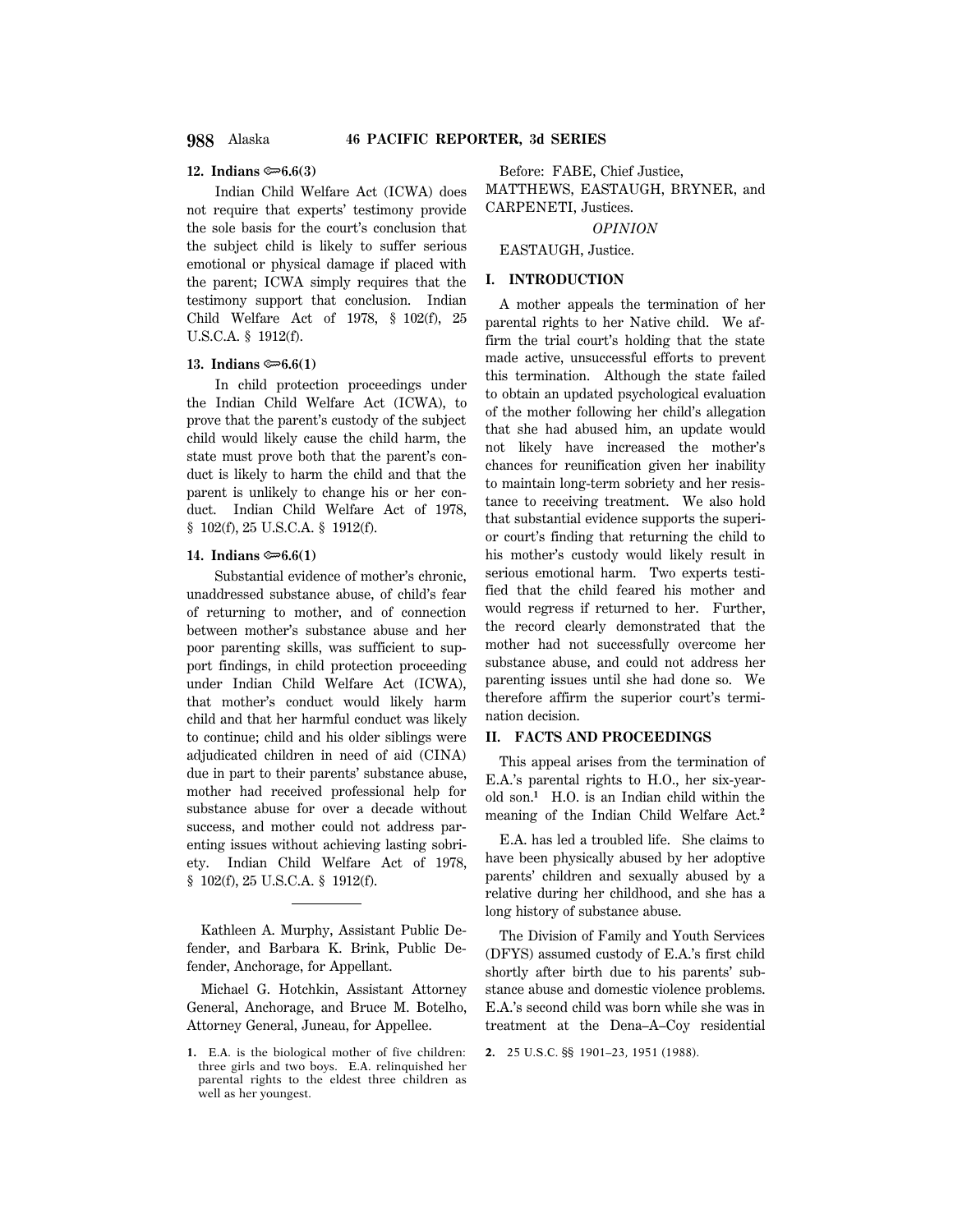### **E.A. v. STATE DIV. OF FAM. & YOUTH SERVICES** Alaska **989 Cite as 46 P.3d 986 (Alaska 2002)**

substance abuse treatment center, and her third was born a year after she completed the treatment program. DFYS permanently removed all three children in 1994 due to their parents' substantial neglect and a dangerous home environment.

DFYS arranged for Dr. Michael Rose to conduct a psychological evaluation of E.A. Dr. Rose found that E.A. had a high potential for child abuse because of her negative attitudes towards her children, untreated anger issues, and authoritarian parenting style. He further found that E.A. was significantly addiction-prone, and especially likely to abuse substances when acutely stressed. Dr. Rose concluded that E.A. was ''not currently capable of being a safe and nurtur[ing] caregiver to her children,'' that her ''prognosis [was] very poor,'' and that her prospects for future treatment were "dismal at best."

E.A. entered Dena–A–Coy for the second time in March 1995. When H.O. was born later that year, the state filed a non-emergency CINA petition, but there was no removal at the time.**<sup>3</sup>** In 1996, pursuant to his parents' stipulation, H.O. was adjudicated a child in need of aid due to his parents' continuing substance abuse and domestic violence problems.

DFYS removed H.O. from E.A.'s custody in 1998 due to E.A.'s ''poor parenting skills, refusal to accept services, and use of inappropriate care providers.'' E.A. was placed in the same foster home as his three older siblings.

In October 1999 H.O. claimed that his mother harmed him during a visit and that he was afraid of her.**<sup>4</sup>** DFYS suspended visitations and placed H.O. in therapy with Dr. Michael Baldwin. Dr. Jeanne Bereiter performed a psychological evaluation of H.O.

- **3.** In 1996 E.A. successfully completed treatment at Dena–A–Coy and transitioned to New Dawn, an aftercare residential substance abuse treatment program.
- **4.** H.O. later told a state psychologist that ''[E.A.] was mean a long time, she slapped me with [a book].''
- **5.** *N.A. v. State, Div. of Family & Youth Servs.,* 19 P.3d 597, 600–01 (Alaska 2001) (citations omitted).

and concluded that he suffered from posttraumatic stress disorder. Over the next six months three psychologists (Dr. Baldwin, Dr. Bereiter, and Dr. Susan LaGrande) all cautioned that renewed visitation might result in further emotional harm.

DFYS filed a petition to terminate E.A.'s parental rights to H.O. in August 2000. The parties significantly narrowed the issues for trial by stipulating to most relevant facts. The only issues in dispute were whether DFYS had provided active remedial efforts directed towards reunifying E.A. and H.O. and whether the state could prove beyond a reasonable doubt that returning H.O. to his mother would likely cause him serious emotional harm. The court found in favor of the state on both issues.

E.A. appeals.

# **III. DISCUSSION**

## **A. Standard of Review**

**[1–4]** Whether DFYS complied with the "active efforts" requirement of the Indian Child Welfare Act (ICWA) is a mixed question of fact and law.**<sup>5</sup>** Likewise, whether substantial evidence supports the court's conclusion that an Indian child is likely to be seriously harmed if returned to his parent is a mixed question of fact and law.**<sup>6</sup>** Whether expert testimony satisfies ICWA requirements is a pure legal question.**<sup>7</sup>** We review the court's factual findings under the clearly erroneous standard,<sup>8</sup> and its legal conclusions de novo.**<sup>9</sup>**

# **B. The Trial Court Correctly Concluded that DFYS Made Active Efforts To Prevent the Breakup of E.A.'s Family.**

**[5]** Prior to terminating parental rights to a Native child, the state must prove by a

- **6.** *L.G. v. State, Dep't of Health & Soc. Servs.,* 14 P.3d 946, 949–50 (Alaska 2000) (holding that factual findings in termination proceedings are reviewed under clearly erroneous standard, but whether those findings comport with ICWA requirements presents questions of law).
- **7.** *C.J. v. State, Dep't of Health & Soc. Servs.,* 18 P.3d 1214, 1217–18 (Alaska 2001).
- **8.** *L.G.,* 14 P.3d at 949–50 (citation omitted).
- **9.** *Id.* (citation omitted).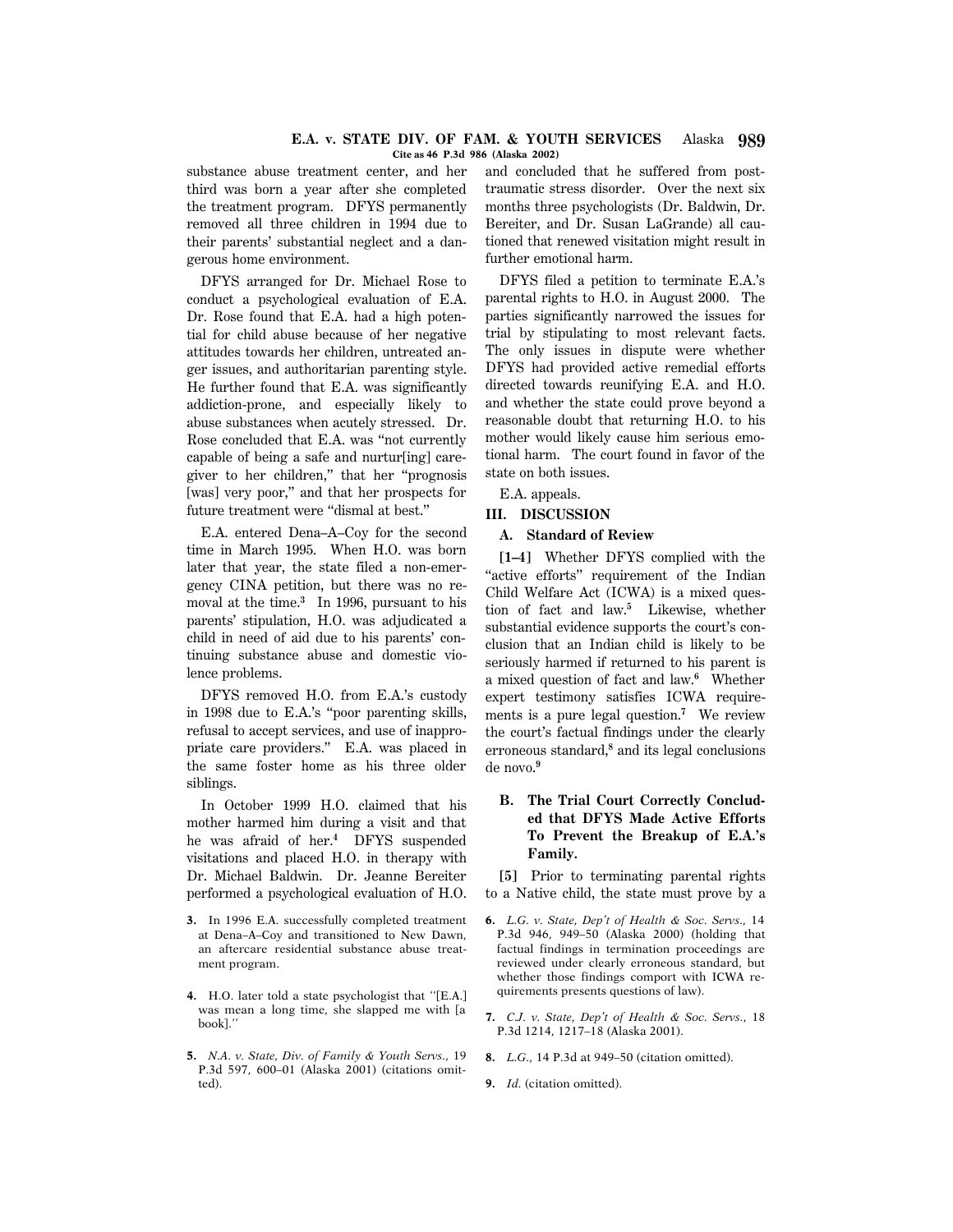preponderance of the evidence that it made active, but unsuccessful, efforts to provide remedial services and rehabilitative programs designed to prevent the breakup of the family.**<sup>10</sup>** The trial court held that active efforts had been made in this case, but without success. E.A. argues that DFYS's stipulated failure to make active remedial efforts for the first half of 1999 and its failure to obtain an updated psychological evaluation of E.A. after H.O.'s allegation of harm in October 1999 compel us to conclude that the state did not make active efforts.

**[6]** The trial court found that an additional psychological evaluation of E.A. would have been of ''marginal value'' because two had already been conducted and another simply would have recommended services similar to those already being provided. This finding is not erroneous. Arguably, DFYS needed to conduct an updated evaluation to design an effective treatment program in light of abuse issues brought into focus by H.O.'s allegations in October 1999. Dr. La-Grande testified that an updated evaluation might be helpful to "guide future treatment."

However, the state makes a compelling argument that even if an updated evaluation might have ideally guided future treatment, E.A.'s failure to address her substance abuse problems strongly indicates that E.A. was not sufficiently interested in or capable of taking advantage of such treatment. E.A. failed to curb her substance abuse by the time of trial; in fact, multiple alcohol-related encounters with the police in the year leading up to trial indicate that she had taken a significant turn for the worse. Dr. La-Grande testified that E.A. would have to maintain sobriety for at least a year before she could expect to successfully begin dealing

- **10.** 25 U.S.C. § 1912(d) (2000) (stating that court may terminate parental rights only if it finds by preponderance of evidence that ''active efforts have been made to provide remedial services and rehabilitative programs designed to prevent the breakup of the Indian family and that these efforts have proved unsuccessful''); CINA Rule 18(c)(2); *K.N. v. State,* 856 P.2d 468, 476 (Alaska 1993).
- **11.** E.A.'s social worker testified similarly, further adding that even if E.A. were fully cooperative it would take at least two to three years of intensive

with her parenting problems. She further testified that E.A. had been provided many opportunities to obtain therapy and substance abuse treatment and had failed to take advantage of them.**<sup>11</sup>**

Although the evaluation may well have provided new information, the utility of that information was conditioned on E.A.'s ability to overcome her serious substance abuse problems. The new evaluation's recommendations would surely have been consistent with those of the earlier evaluations regarding her need to maintain long-term sobriety, and the record does not support a finding that E.A. is likely to meet this critical requirement in the near future.

Further, DFYS's failure to make active efforts from January to July 1999 is insignificant in light of the extensive remedial efforts the state has provided throughout its involvement with E.A.'s children apart from this seven-month period. E.A. has participated in six substance abuse treatment programs, parenting education, anger management classes, relationship and self-esteem classes, couples therapy, twelve-step programs, family counseling, ACF home-based services, the ACF preschool program, and CITC homebased services and therapy. E.A. also has a history of either refusing services altogether or abandoning treatment plans prior to completion.

E.A. admits that DFYS resumed active efforts in the two months before the October 1999 incident. Although DFYS's efforts thereafter consisted largely of failed attempts to contact E.A. or obtain information from her rather than the provision of services, E.A.'s evasive, combative conduct rendered provision of services practically impossible.**<sup>12</sup>**

treatment efforts before she would be ready to be reunited with H.O.

**12.** She repeatedly failed to apprize DFYS of her contact information and ultimately refused to give her new telephone number to DFYS, skipped her custody extension hearing, was verbally abusive toward her social worker, and failed to adhere to DFYS's instructions to obtain a substance abuse assessment, curb her substance abuse, or attend AA meetings.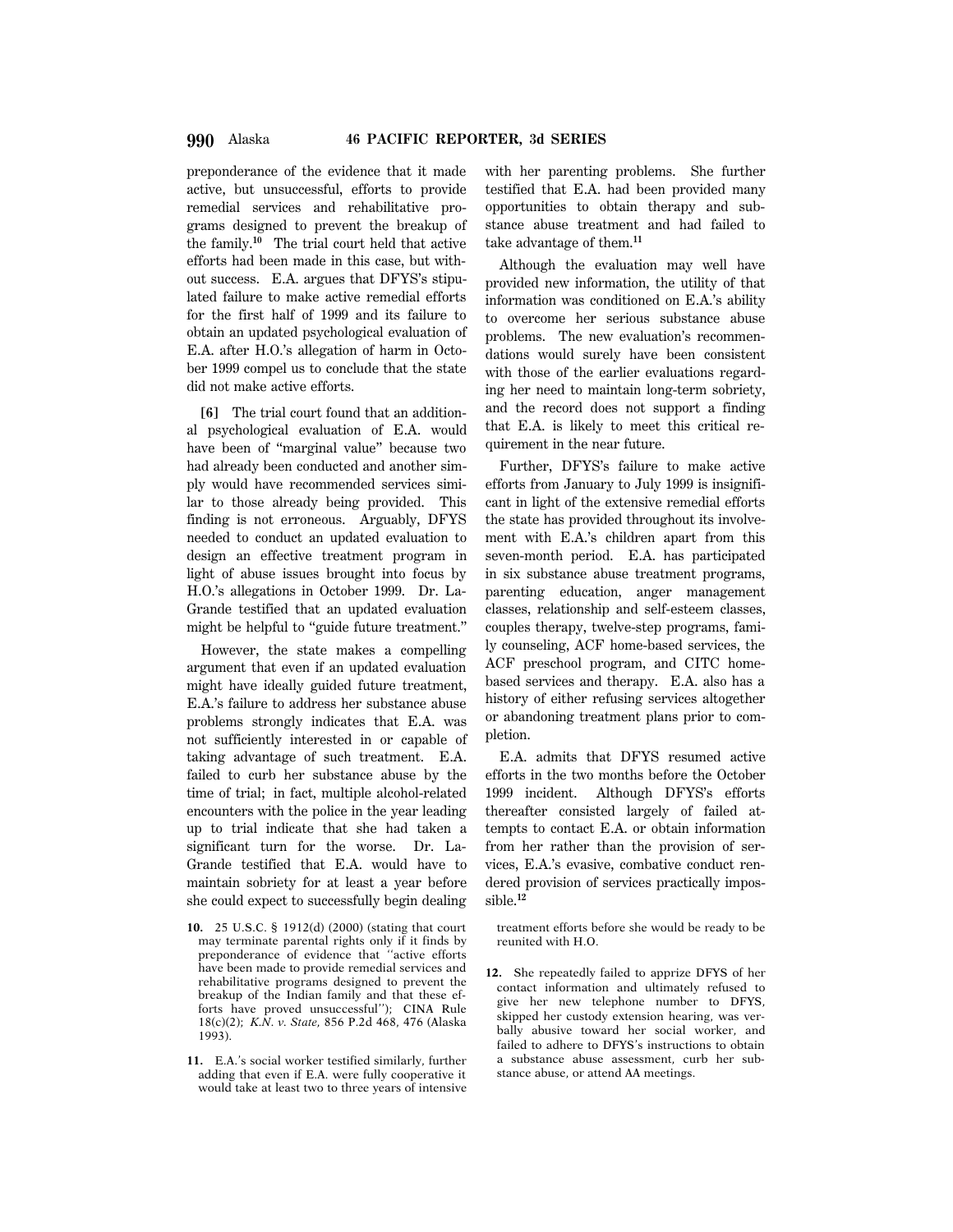# **E.A. v. STATE DIV. OF FAM. & YOUTH SERVICES** Alaska **991 Cite as 46 P.3d 986 (Alaska 2002)**

**[7]** We have consistently held that ''[a] parent's demonstrated lack of willingness to participate in treatment may be considered in determining whether the state has taken active efforts.'' **<sup>13</sup>** Further, where efforts have been made to address a substance abuse problem, the parent has made no effort to change, and parental rights have already been terminated as to one or more children as a result, the superior court may consider the degree of the state's efforts to prevent the breakup of the entire family in assessing whether that effort was sufficient under ICWA.**14** DFYS has expended substantial efforts over the last decade to prevent the breakup of E.A.'s family, without success. There is no reason to think that either an additional psychological evaluation or an additional seven months of intervention would have prevented this result.**15** Accordingly, we affirm the trial court's conclusion that active efforts were made.

# **C. The Trial Court Properly Concluded that H.O. Would Likely Be Harmed if Returned to E.A.'s Custody.**

**[8, 9]** The state must further prove beyond a reasonable doubt that H.O. is likely to suffer serious emotional or physical damage if placed with E.A. prior to terminating her rights to him.**<sup>16</sup>** This proof must include qualified expert testimony based upon the particular facts and issues of the case.**<sup>17</sup>** We hold that qualified expert testimony in combination with substantial evidence in the record supported the court's determination that

- **13.** *N.A.,* 19 P.3d at 603–04; *A.M. v. State, Div. of Family & Youth Servs.,* 891 P.2d 815, 827 (Alaska 1995), *overruled on other grounds by In re S.A.,* 912 P.2d 1235, 1241 (Alaska 1996); *K.N.,* 856 P.2d at 477.
- **14.** *N.A.,* 19 P.3d at 603–04 (citations omitted).
- **15.** *Id.* (stating that there is no reason to think DFYS's failure to enroll parent in yet another residential dual-treatment program would have resulted in more successful outcome); *see also K.N.,* 856 P.2d at 477 (noting that ''[a]lthough ... DFYS might have done more, it is unlikely that further efforts by DFYS would have been effective in light of [the parent's] attitude'').

**16.** 25 U.S.C. § 1912(f) (2000).

**17.** *Id.; C.J.,* 18 P.3d at 1218.

H.O. would likely be harmed if returned to E.A.

**[10]** Dr. Baldwin, H.O.'s therapist, testified at trial, as did Dr. LaGrande, a clinical psychologist who was asked by H.O.'s guardian ad litem to review the case. E.A. argues that both experts' testimony was insufficient under our decision in *C.J. v. State, Dep't of Health & Soc. Servs.,***18** because neither expert evaluated or interviewed E.A., and because the information they relied on to render their opinions was outdated.**<sup>19</sup>** The state correctly responds, however, that the testimony nonetheless supports the court's conclusion because both experts had substantial contact with H.O.**<sup>20</sup>** In contrast, the expert in *C.J.* relied exclusively on the DFYS case file.**<sup>21</sup>**

Further, while the expert's testimony in *C.J.* amounted to ''little more than generalizations about the harms resulting from a parent's absence,'' **<sup>22</sup>** both experts here spoke to the specifics of H.O.'s aberrant behavior and its connection to his traumatic relationship with his mother. Dr. Baldwin testified that H.O. exhibited significant behavioral difficulties, including nightmares in which he was being harmed, aggression towards his siblings, and repetitive play reenacting harmful incidents. Dr. Baldwin further stated that H.O. became very agitated when his mother was mentioned, and expressed fear during therapy sessions that his mother was coming to get him. H.O. would ''shut down''

- **18.** 18 P.3d 1214 (Alaska 2001).
- **19.** E.A. further notes that Dr. LaGrande testified that she lacked sufficient knowledge to evaluate E.A.'s capacity as a parent. Similarly, Dr. Baldwin testified that he had not had sufficient contact with E.A. to evaluate her parenting abilities.
- **20.** Dr. Baldwin conducted fifteen or sixteen therapy sessions with H.O. over the course of seven months. Dr. LaGrande relied upon several sources in preparing her report, including her observations of H.O. playing with his foster mother, interviews with Dr. Baldwin, H.O.'s social worker, his foster mother, and his preschool teacher, and her review of DFYS records.

**21.** 18 P.3d at 1218.

**22.** *Id.*